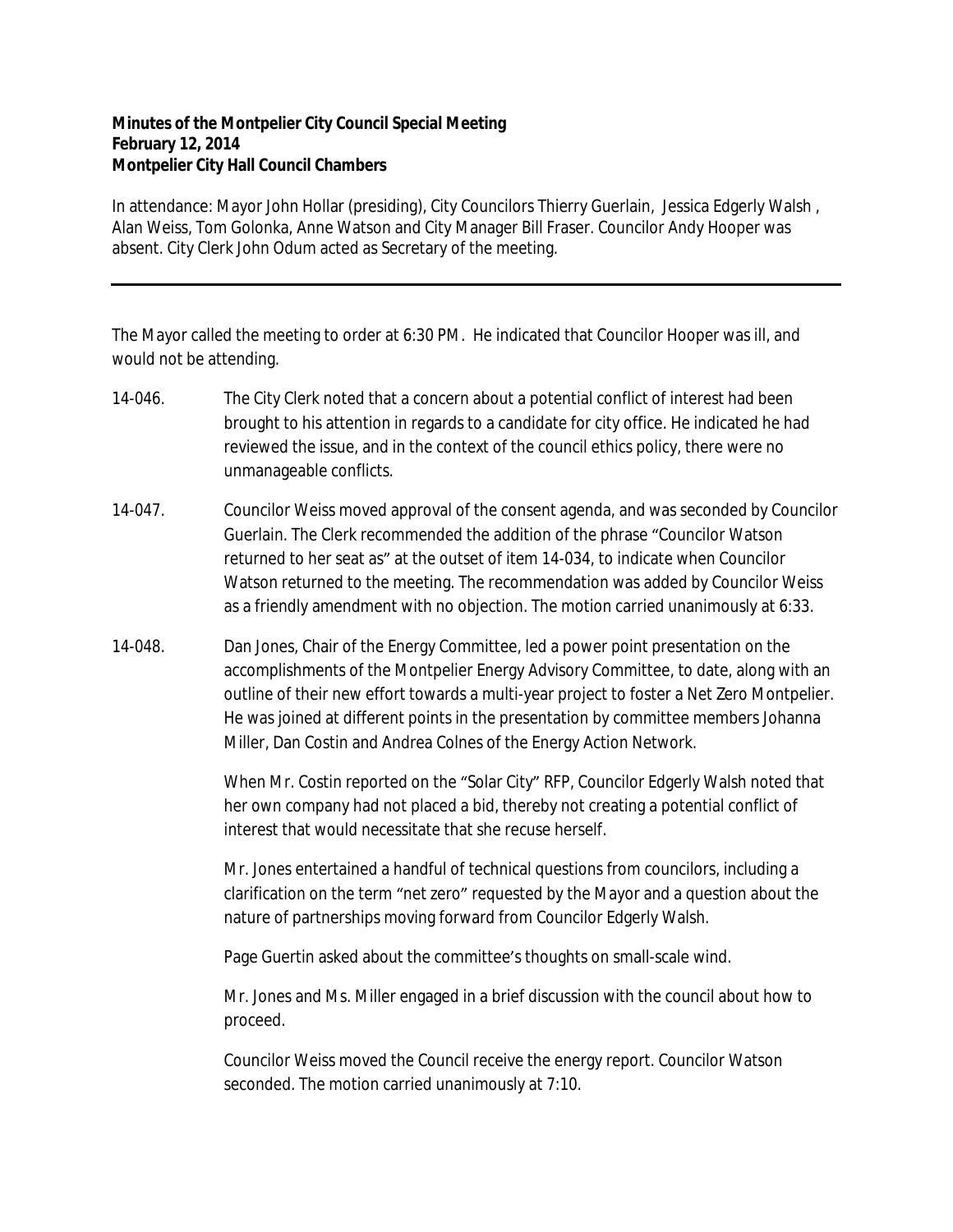Councilor Edgerly Walsh moved that the council support the committee's goal of a net zero Montpelier by 2030. Councilor Watson seconded. The Mayor briefly spoke supportively of the project, before calling for the yeas and nays. The motion carried unanimously at 7:12.

14-049. The council opened discussion on the two, 3-year terms on the Conservation Commission currently held by Roy Schiff and Ben Eastwood that both expire on February 13th. Two Alternate seats remain vacant as well. Staff advertised and received e-mails from the current members, both seeking reappointment, as well as Jim Murphy (Hebert Road) who would like to be considered for one of the 3-year terms.

> Jim Murphy addressed the council, reviewing his background and interest in serving, briefly answering a request for elaboration on his views from Councilor Edgerly Walsh. He was followed by sitting Commissioner Ben Eastwood who reviewed his time on the Commission and discussed his interest in continuing to participate, and his willingness to become an alternate.

- 14-050. The Mayor invited Andrew Stein to the front to discuss his interest in being appointed to the vacancy on the Energy Committee. Councilor Edgerly Walsh moved the appointment of Andrew Stein to the Energy Committee, and was seconded by Councilor Guerlain. The motion carried unanimously at 7:20.
- 14-049. Councilor Guerlain moved the council go into executive session to discuss the matter of appointments to the Conservation Commission. Councilor Edgerly Walsh seconded. The motion carried unanimously at 7:21.

Councilor Guerlain moved the council return to open session. Councilor Watson seconded and the motion carried unanimously at 7:24.

Councilor Golonka moved that the council appoint Jim Murphy and Roy Schiff to the Conservation Commission, and appoint Ben Eastwood as an alternate. Councilor Watson seconded. The motion carried 4-0 at 7:25 (Councilor Edgerly Walsh was not present at that moment).

14-051. Councilor Edgerly Walsh returned to her seat as Tom McArdle of the Public Works Department and Chris Williams with the Vermont Agency of Transportation addressed the council on the "Scoping Report" prepared by the Vermont Agency of Transportation (VTrans) concerning the condition of the Cummings Street Bridge and containing alternatives that were considered for repair or replacement. Mr. McArdle also reported on the recent public meeting on the matter. The views and preferred approach of the Public Works Department (including creating a temporary bridge while the bridge is being replaced) were presented and discussed. Councilor Edgerly Walsh asked for clarification on the timeframe, while Councilor Watson asked for details on the scope of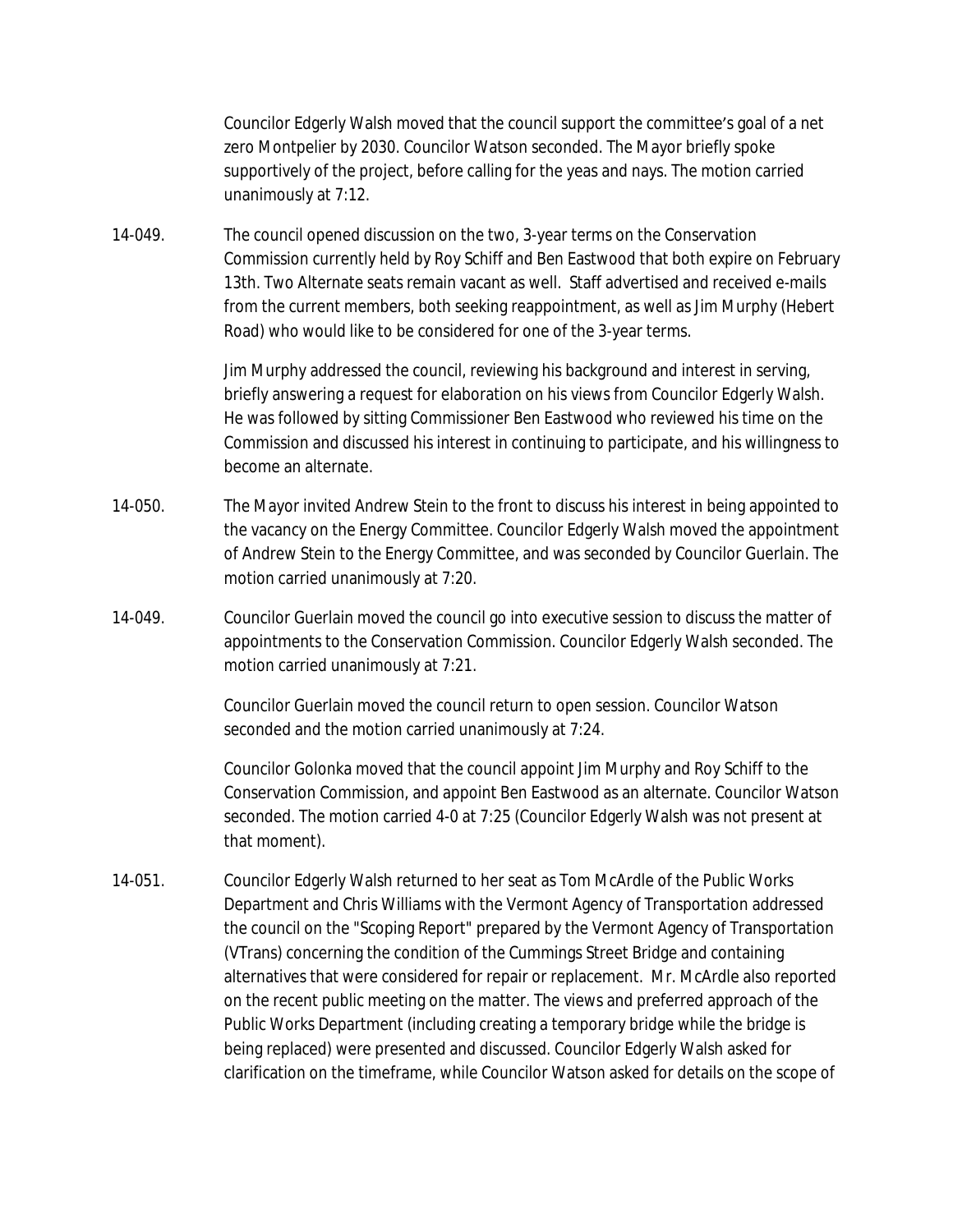the proposed replacement. Both then offered support for the replacement proposal, despite the greater cost as compared to the other options.

Councilor Guerlain moved the council accept the scoping report and direct that, of the alternatives available, the city proceed with the complete replacement option. Councilor Weiss seconded.

Linda Sutchell addressed the council, expressing her concerns at the condition of the bridge, advocating the full replacement option.

Councilor Guerlain asked about the short-term safety of the bridge. Councilor Weiss followed up with questions on the weight limit, while Councilor Watson asked about the aesthetic considerations and options of the proposed replacement.

Councilor Edgerly Walsh offered a friendly amendment that Public Works staff inspect the bridge annually, prior to the replacement. Mayor Hollar expressed the view that the proposed amendment was an inappropriate level of direction to city staff. Mr. McArdle reviewed Public Works procedures regarding the bridge. Councilor Edgerly Walsh withdrew the amendment.

The Mayor called for the vote, and the motion carried unanimously at 7:46.

Councilor Guerlain asked Mr. Williams about the condition of the Granite Street Bridge and the sensation of "bouncing" when crossing it. Mr. Williams explained that the design allowed for the flexibility (sometimes perceived as bouncing). Mr. McArdle went on to describe the challenges presented by the bridge's decking, in response to followup questions from Councilor Guerlain.

Jed Guertin rose asking for reassurance that the degree of bounce/flex on the bridge was within normal parameters.

- 14-052. Councilor Watson asked about parking restrictions on Barre Street. Mr. McArdle suggested it was for snow removal, but that he would check.
- 14-053. Mayor Hollar reported positively on his tour of the new district heat plant and suggested councilors take a tour as well. Councilor Golonka asked about the current cost overruns on the state plant.

Councilor Weiss noted that the original plan for the new state heating plant was to include opportunities for children to tour for educational purposes, and that those aspects of the plan had been dropped.

14-054. The City Clerk reported that copies of the proposed city charter changes, as well as the PSA charter, were available at the Kellogg Hubbard Library. He further reported on the election resources available on the web, briefly noted his plans for weekend voting